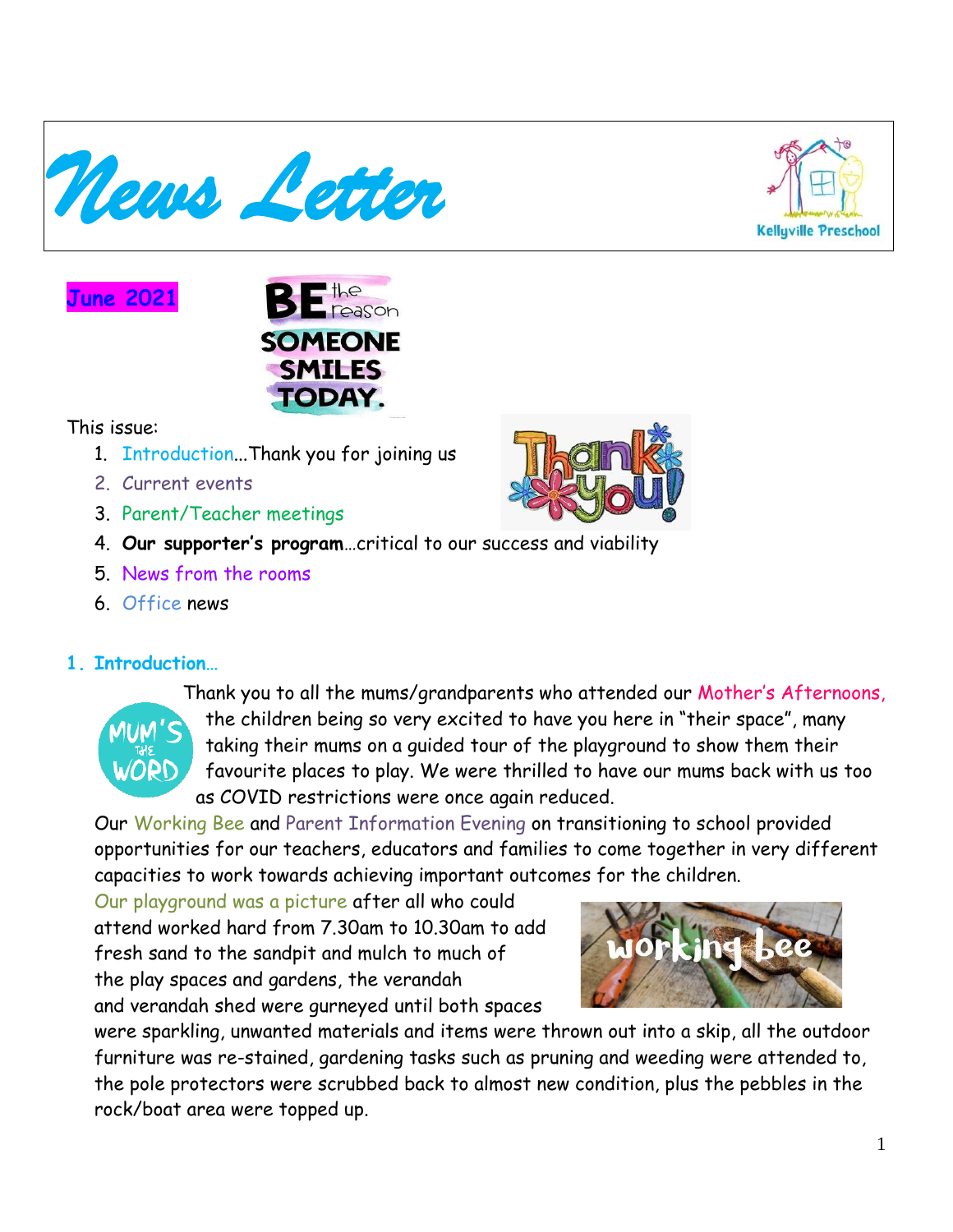The parent evening organised by the teachers to share information about transitioning to school was well attended, providing the opportunity to discuss…how and why we plan our preschool program and then record the children's progress, the value of learning

through play, the *Early Years Learning Framework (EYLF)* and the relevance of our program to preparing for school, what to consider when deciding if your child is ready for school (such as what practical skills they will need to manage the events of each day, the



developmental areas that need to be considered, in particular social and emotional development), the relevance of literacy and numeracy in early education (this is more than being able to rote count to 10 and recite the alphabet), what we can do together to support a smooth transition and finding out from the school your child will be attending what their requirements are and how their orientation program will unfold.

Over the remainder of the year, we will be working with you to support a smooth transition to school which will include sharing resources and information through weekly reminders, newsletters and displays. Each child and family will have a different transition to school experience, and this will be very much accounted for in our planning with and for the children.

We will also be putting together a Padlet containing transition to school information which will be emailed to families to use as a reference during your transition to school journey. We sincerely thank everyone who was able to participate in these events for supporting our work to always benefit the children and their families.

Bye for now, Rhonda



The preschool achieved exceeding in QA 6 *collaborative partnerships with families and community,* and will continue to ensure working with families and community groups such as schools will remain embedded in our practice and reflected in our service value, *partnerships: working collaboratively with the children, their families, the members of staff and the wider community, to create an inclusive care and education environment in which all participate in decision making.*

## **2. Current events and happenings**

Always read our weekly reminders to keep up to date with preschool events and happenings…

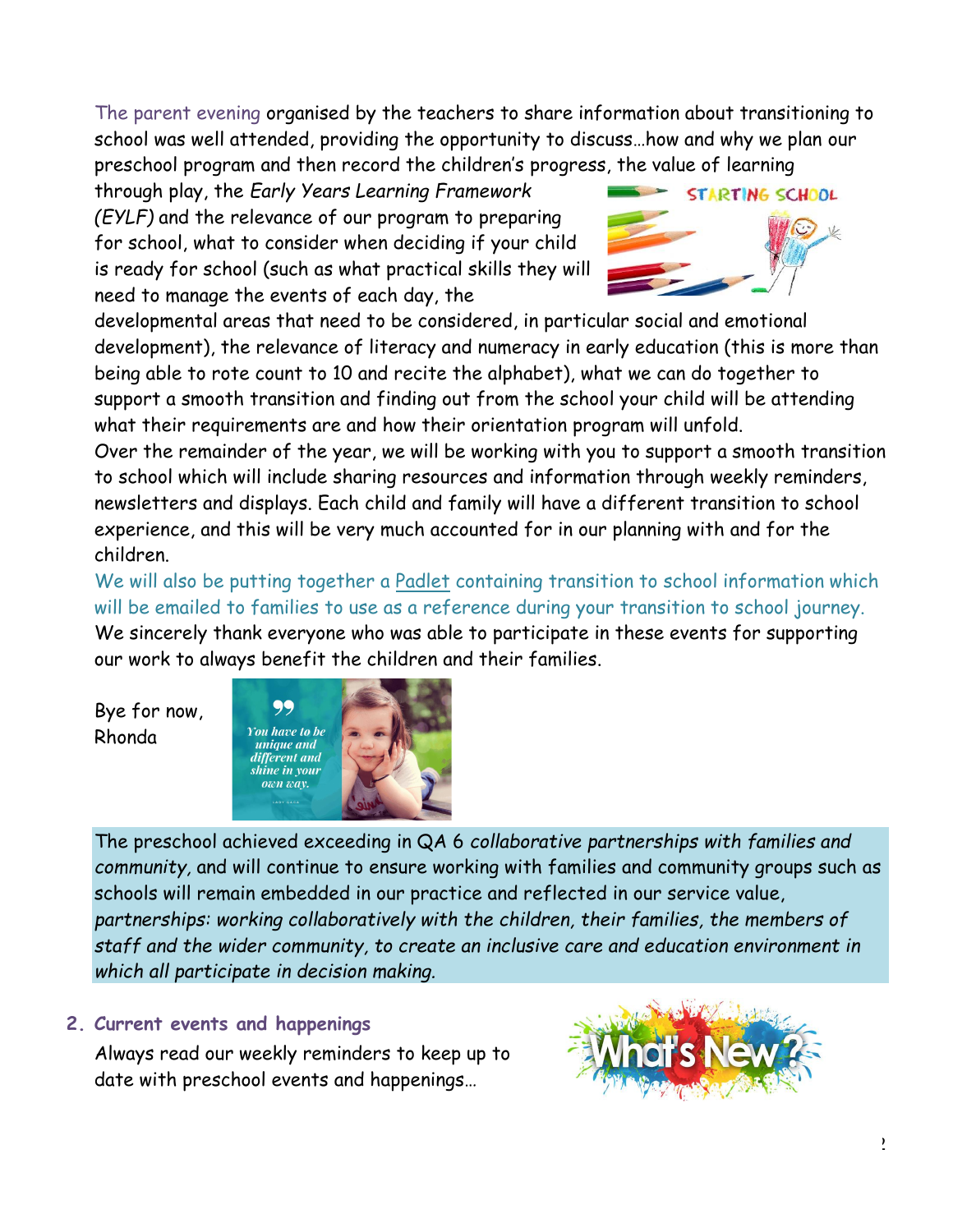➢ SAFE series commenced WB May 24. Please read the *About our week* information displayed outside each playroom for regular updates on what story each group is reading and use the information on each story, initially distributed with the permission slip, to discuss each topic with your child when completing the take home worksheets we will be providing.

- ➢ Hearing testing will take place on June 15 and 18, for those children whose parents have returned the permission slip and paid the \$35 fee for service.
- $\triangleright$  The last day for term 2 will be June 25, when we will open our doors in the evening for our Movie Night, which is being organised by our Parent Club committee. The preschoolers and one parent will be invited to attend our screening of "The Secret Life of Pets". Come along for a fun evening! Payment is due by Friday, 18<sup>th</sup> June.

The first day for term 3 will be Monday, July 12.

- $\triangleright$  During the July term break we will be having the playground developed to include multicultural garden spaces representing the diversity of our preschool community. This project has been made possible by the receipt of QLE grant funds from the Department of **SCAPED TO** Education and we cannot wait to see the final outcome! **ERFECTION** We thank Mark Cronshaw from "Scaped to Perfection" for undertaking the work for us.
- $\triangleright$  And in term 3, we are looking forward to a visit by a local dentist (to talk with the children about dental health and hygiene), vision screening, a walking excursion to Kellyville Public School for children going to school in 2022, an evening at preschool for our dads plus our annual obstacle-a-thon/games day.

#### **3. Parent/teacher meetings**

These meetings are organised to review the children's progress over the last 6 months to then plan together for their learning over the remainder of the year. Families have the option of a meeting in person or over the phone. Please be prepared with any questions so a comprehensive and meaningful 15 minute discussion can take place.



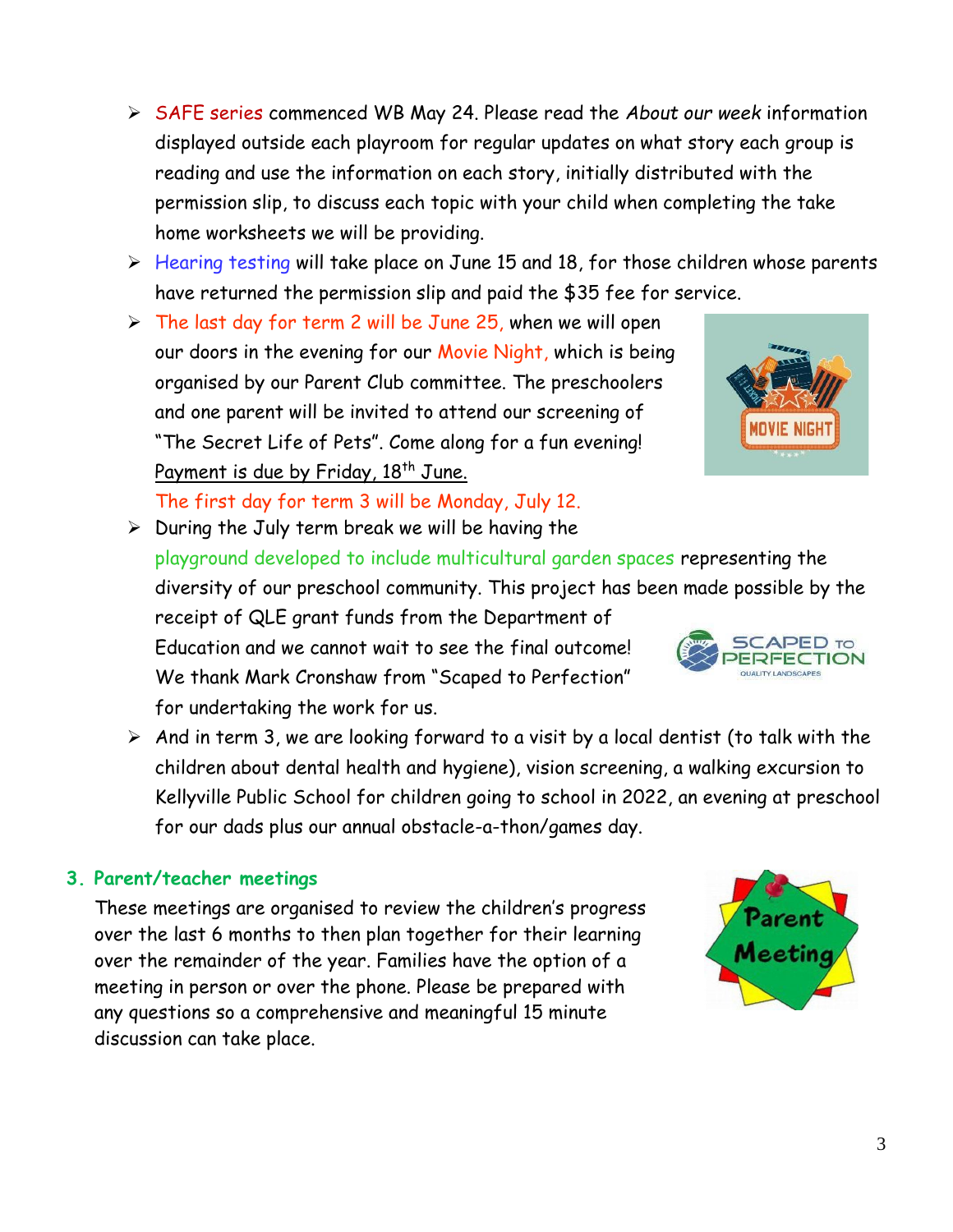#### **4. Our Supporter's program**

which involves paying an  $\mathbb{S}^1$  annual or 6-monthly fee to



Each year our Parent Club **Supporting** committee invites members of the public to contribute to our  $\forall$  service by becoming a sponsor, advertise their business  $\mathbb Q$  through the preschool, in various ways. This program connects  $\overline{\text{others}}$  us to the local community while bringing funds into the preschool, alleviating the pressure

on our families to raise all the funds required to provide equipment for the children and to maintain the premises and grounds. We are extremely grateful for their support in providing quality early childhood education and encourage you to access their services if suited to your needs. Our current supporters are:

- ➢ Pure Plumbing Professionals
- ➢ Tattersalls Real Estate
- ➢ Coulter Swimming
- ➢ Caper School of Performing Arts
- ➢ Ace Body Corporate Management
- ➢ H & C Professional Cleaning
- ➢ Kellyville Supersonics
- ➢ Lux Dental, North Kellyville
- ➢ SJJA Jiujitsu Academy
- ➢ Starr Partners Kellyville
- ➢ The Temple Skin Care and Spa
- ➢ Kellyville Pets
- ➢ Abrakadoodle Beaumont Hills
- ➢ Sign + Image Australia
- ➢ Little Kickers Hills District

## **5. News from the rooms**

In QA 1, *educational program and practice*, we achieved a rating of exceeding, reflecting our commitment to maintaining and now extending on, our current practice to ensure best outcomes for the children based on programming for their ideas, interests, strengths and challenges.

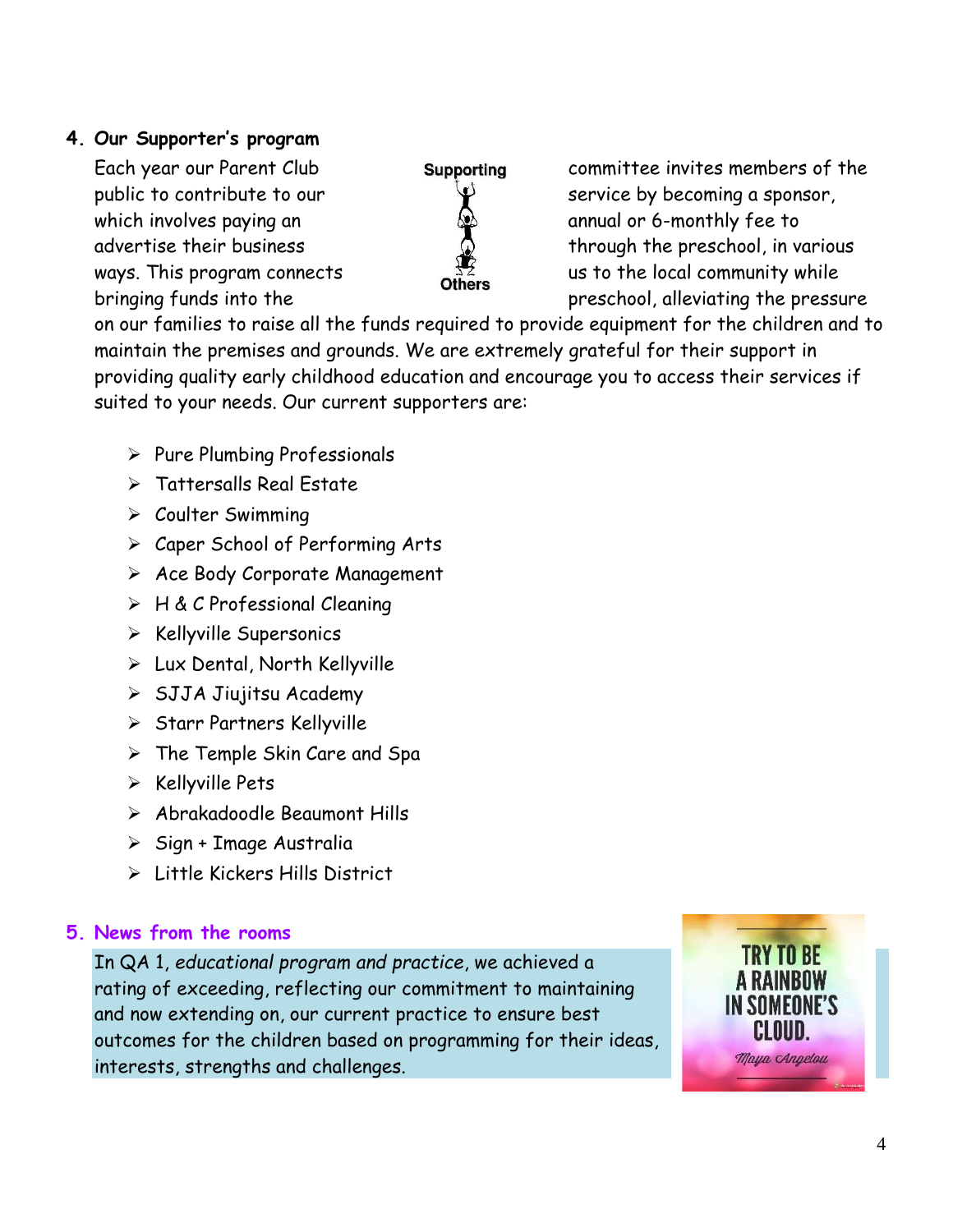*"About our week"* is available to families outside each playroom, as one way to stay in touch with daily events and activities. Let us know if the information is relevant to you!

*Thank you for contributing!!*



More than a word. Reconciliation takes action.



In recognition of National Reconciliation Week, we ask families to take special note of the Aboriginal art that was created by Uncle Paul to represent the preschool community and its place within the local community. Aunty Jeannie's drawing of our preschool story is displayed in the cabinet to the left of the front door.

# **NEWS FROM THE KOOKAS**

*(Thur/Fri Group)*



The Kookaburras have quickly settled this term and are forming friendships with other children who share their interests.

Our Pre-school routines are becoming part of the day and we have seen a growth in the children's independence. We are encouraging this in all aspects of the day, including at mealtimes, in their play where they can make their own choices and to 'have a go' at activities and opportunities, especially those that present as challenging.

During the day, the Kookaburras have enjoyed constructing and working with friends. Sharing ideas, co-operating and negotiating happens frequently. Block play has seen fantastic roads, buildings and cities. Loose parts, such as coloured stones, natural wooden logs and our rainbow have enhanced their play. At our art and craft areas, interest has been in drawing and box collage.

Provision of individual palettes for painting at the easel and the table has allowed the children to select their paint and their brushes. Some children even enjoy working together on the same artwork where again a sharing of ideas is evident.

With the perfect weather we have been having, the children are making the most of our wonderful playground and spending time exploring the garden for insects and small creatures, especially worms! The sandpit continues to be a popular choice and with

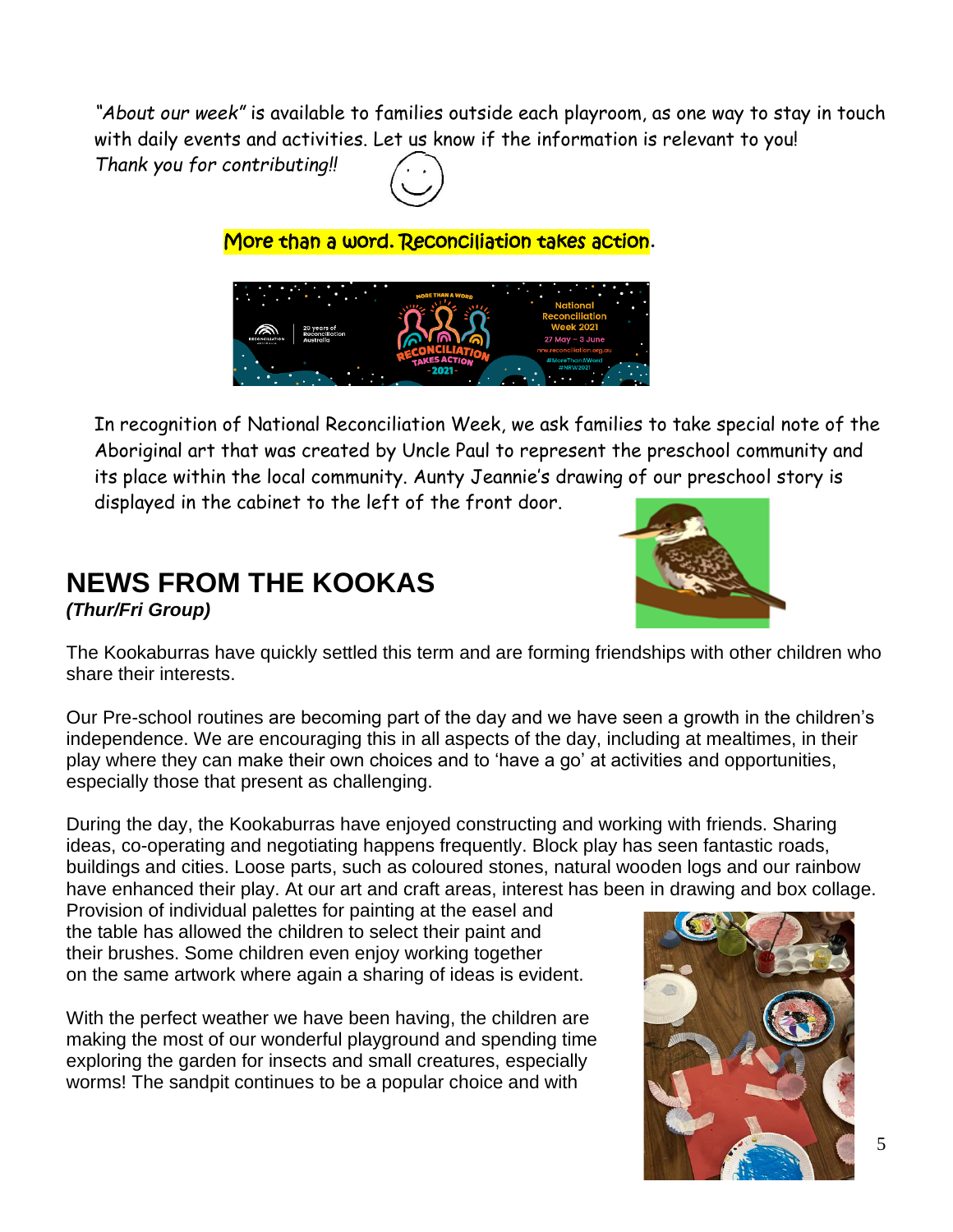the introduction of more pipes, we have seen experimentation, trial and error and much problem solving as the children endeavour to run water through the pipes to make a pool. They have also been discovering different types of seed pods, noticing the leaves which are beginning to change colour, challenging themselves with the climbing equipment, their own designed obstacle courses or with the crash mats.

In small groups we have been working with the children in areas of gross motor development, as part of our Fundamental Movement Skills program. This program is part of our Munch and Move program and is when individual skills are targeted and taught. Also in small groups, we have been focusing on turn taking skills, visual discrimination, fine motor skills and always - language and communication.

In large group times, we love to warm up with our exercise app…our "alien" encourages us to run, jump and shadow box among other things. We are learning our Acknowledgement of Country and have lots of discussions about Australia. It is amazing to engage in these conversations with the children as they already know so much! Our favourite songs are "Happy as Larry" and "The Goldfish" and we all enjoy dancing to songs where we "Bop till You Drop". We look forward to more musical experiences with the children.

We are enjoying following the children's interests and look forward to further exploring these interests and opportunities.

# *Bye for now…Robyn, Rita and Cheryl.*



News from the Emu Room



*The children have increasingly displayed their continued independence as they have been verbally instructed, encouraged and guided by their Teachers and Educators to unpack and pack their belongings at preschool from day one, term 1. We have noticed a sense of pride and accomplishment as most children now need no prompting when they arrive at preschool to unpack their belongings, unzip their bags, place their food containers and*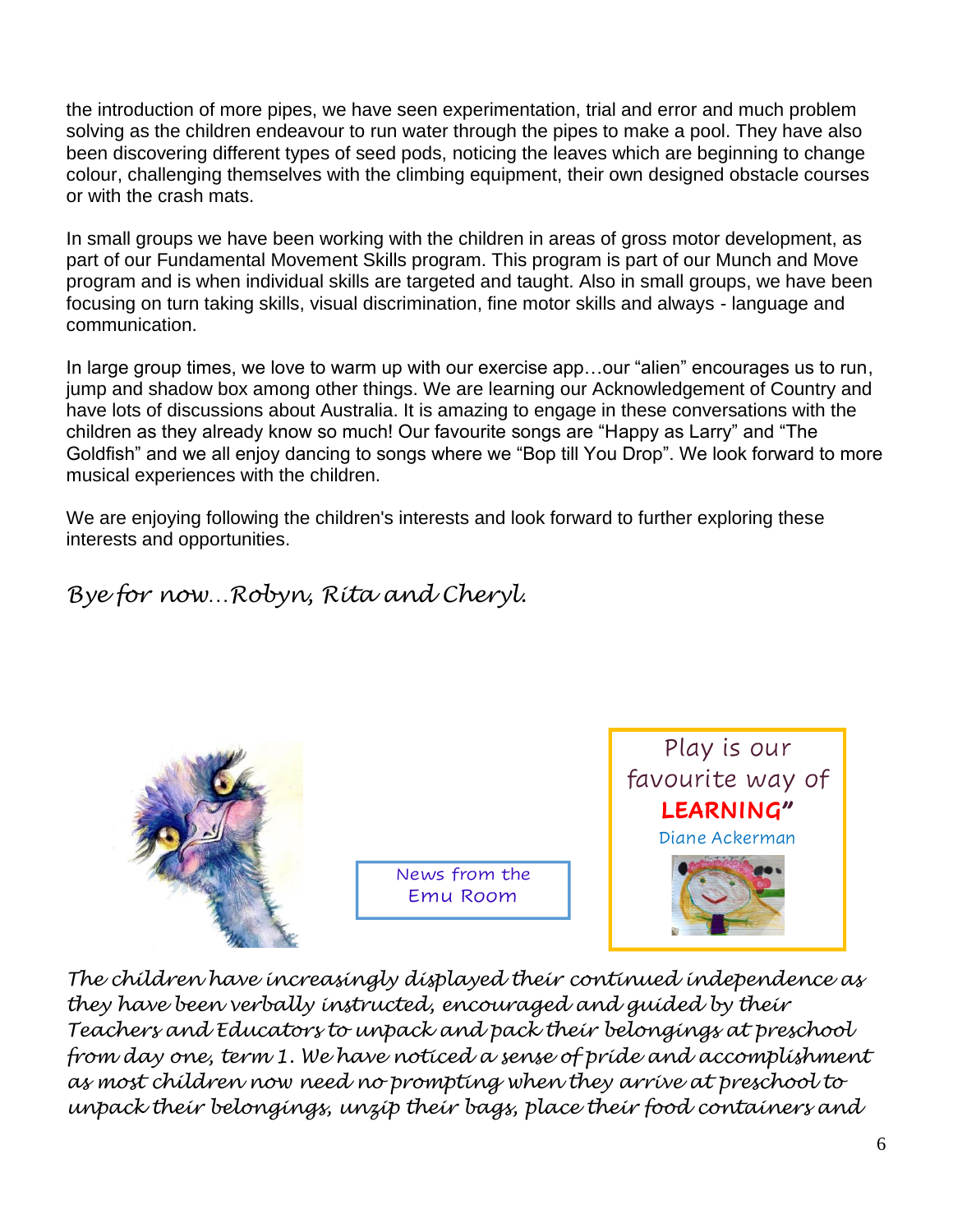*hat where they need to go and proceed to wash their hands before they enter the playroom to start their day. Children who started the year unable to unzip their bags, are now able to manoeuvre that tricky zipper, and they have worked out how to hold their bag steady with their free hand. Watching this unfold over the terms 1 and 2 has proven that every child has the ability to succeed when given the chance to, at their own pace.* 

*We have noticed that some of the children are carrying their food containers into the class room and parents are taking their water bottles from their bags and placing them onto the water trolley. Can we please ask that you allow your child to place their water bottle onto the water trolley and that their food containers stay in their bags. As the children are preparing to transition to primary school, it will be very helpful if they LEARN to differentiate what containers are for morning tea, lunch and afternoon tea and LEARN where these containers are to be placed. Their confidence in doing this will be a small yet significant step towards a great outcome of independence and readiness for school.* 

*PACK AWAY YOUR PLAY BEFORE YOU MOVE AWAY— is what the children have been LEARNING and hearing, encouraging the children to clean their area of play when they have finished, leaving it respectfully for their peers to use. During these past few weeks we have seen the children make this decision and also remind each other to do so. Small groups have been used since term 1 to instil this practice of respecting our environment, our resources and each other. Well done Emus.* 



*Thank you for joining us at our Mother's Afternoon. The children were excited to show you their Football skills and their areas of play in our garden. We were so grateful to be able to welcome you into the preschool. It has been so long due to COVID-19. Hills Football has been a weekly lesson that the children have*  embraced. It has taught the children to listen to others, to play in a team, to *LEARN new skills of balance, spatial awareness, hand-eye co-ordination and ball skills.*

*Acknowledgement is a part of our LEARNING. Being grateful to play and learn on Darug land and caring for and respecting Mother* 

Here is the land, and here is the sky. Here are my friends and here am I. We thank the Darug people for the land on which we play and learn. Hands up, hands down, we're on Darug ground.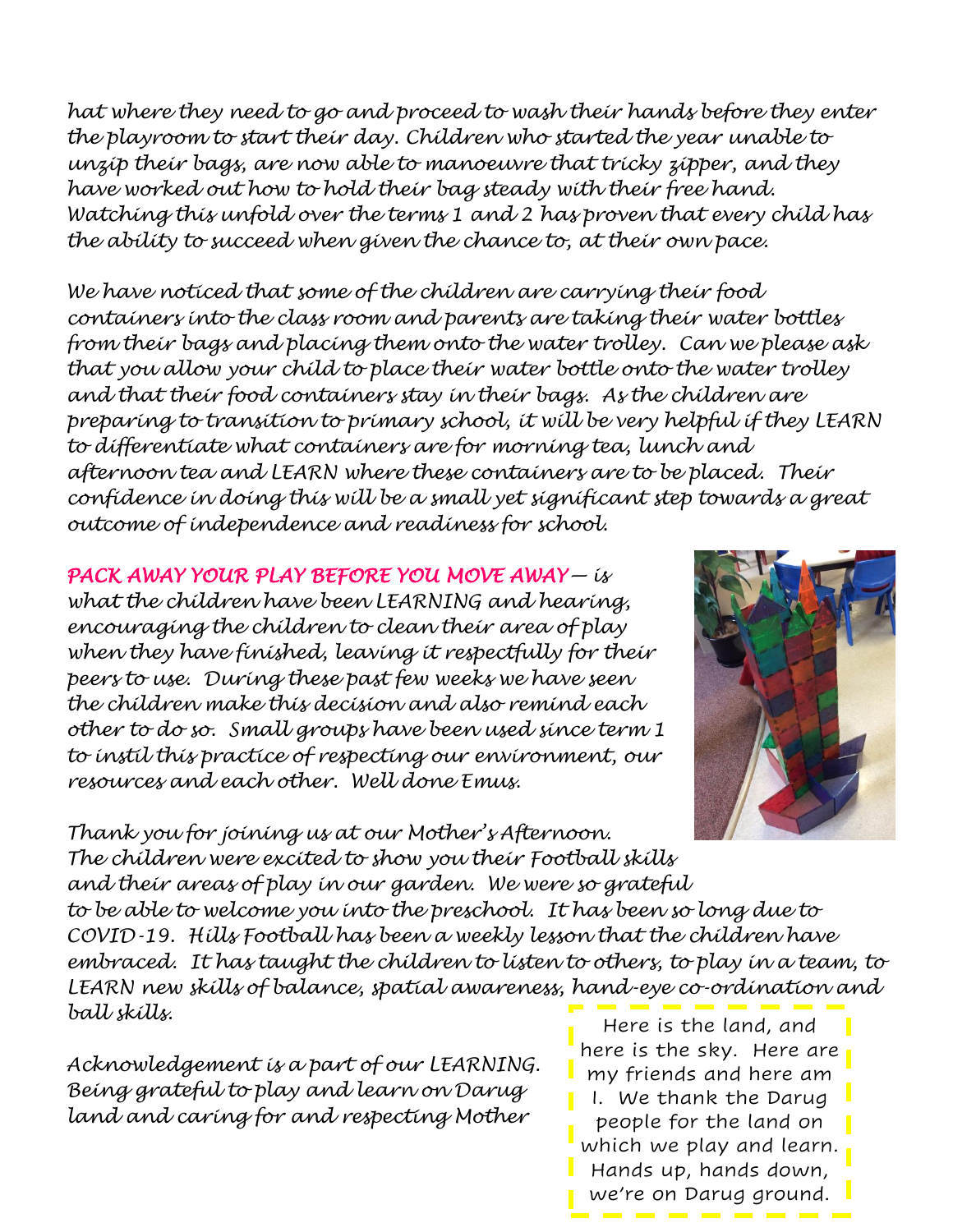*Earth. An Emu friend has taught us an Acknowledgement of Country that she was taught elsewhere. We have made this a part of our day, reciting it each morning.* 

*We continue to start our day with the Cha Cha Slide. When the children hear the music, they are invited to join in. We have slowly LEARNT the Cha Cha and steps to this song, listening to the instructions and following the beat and tempo. We are also LEARNING left and right, and forward and backward.* 

*After discussions on how to decorate the verandah, we explored paper craft and the technique of papier mâché. Following the steps, and realising it takes many weeks for the final outcome of our decoration to be finished. Covering a balloon with paper dipped in glue, waiting for it to dry, adding many layers and painting our paper craft and finally hanging our decoration under the verandah! We have continued this idea with making paper bowls, and now we are collecting used paper for another paper craft technique that we will explore in the coming weeks and into term 3.* 

*The children have been introduced to their name cards. Enabling the children to LEARN to recognise their name, LEARN the letters in their name,* 

*and LEARN how to write their name, with the first letter being a capital letter and the remaining letters being in lower case. The name cards are used during transitions to direct each child's attention to the Teacher who is speaking, to encourage listening and processing skills.* 

*Outside the children have taken control of their play areas by designing obstacle courses, using beams, balance boards, ladders, stepping stones and mats. Each day the area has looked different, with the children using their developing verbal skills as they interact and LEARN to negotiate their play spaces and LEARN how to contribute to the design, its purpose and their play. The children have been challenging themselves, and their developing abilities to climb and balance.*



"Play gives children the chance to practice what they are LEARNING." Fred Rodgers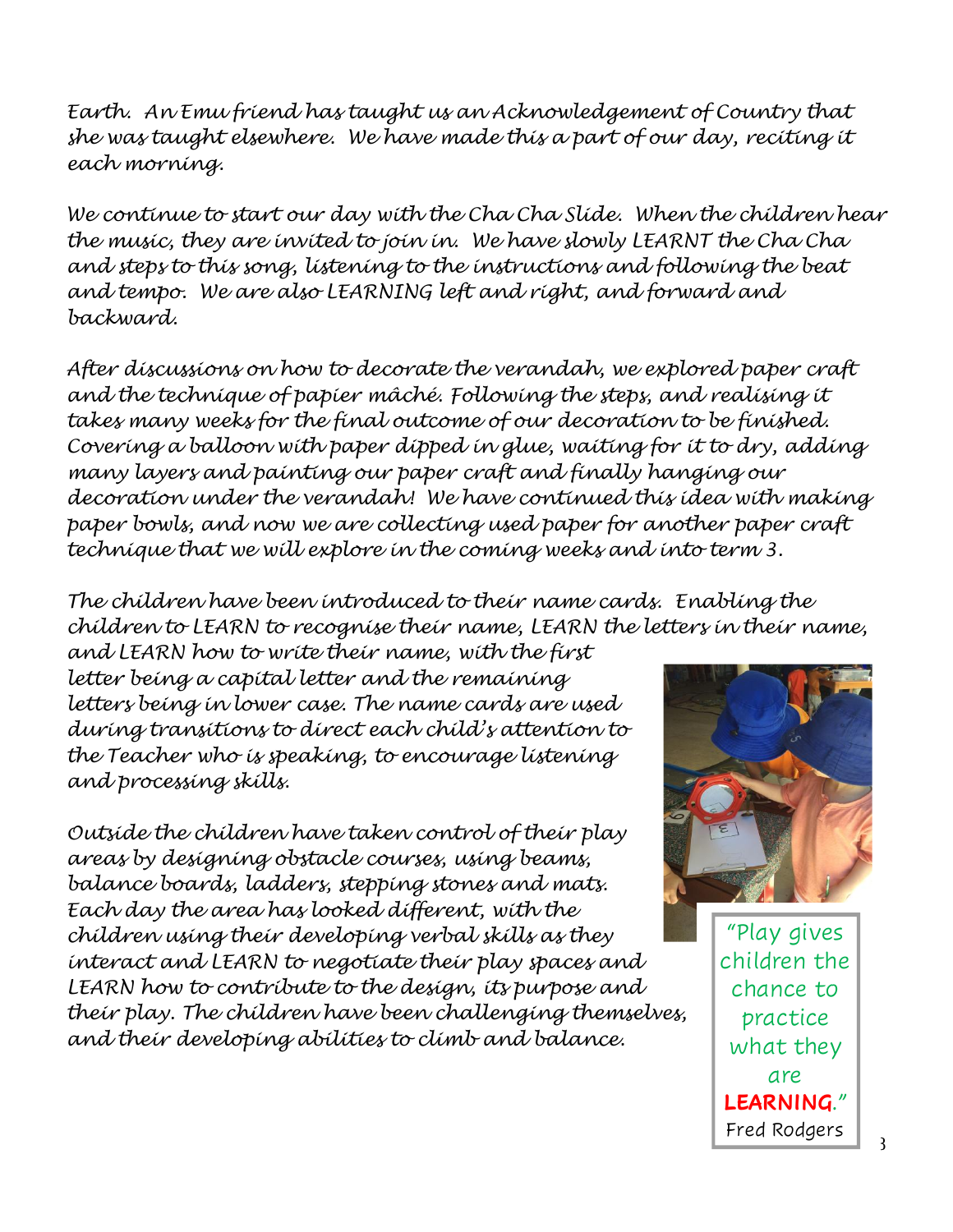*Puzzles, building, science, and craft activities continue to arouse the children's curiosity as well as music, songs, dance and books. We focus on RESPECT, listening, inclusiveness, acceptance and "speaking with kindness in your voice."*

*As we step into term 3 our focus will be on the children's continued LEARNING and their transition to school. Working with you to support your child on their path of continued development and growth.*



*Adriana, Ina, Daniela and Rebecca (Thursday Teacher).* 

# News from the Kookaburra Room (Monday/Tuesday/Wednesday)



It is so fantastic to see our Kookaburra group all settled into Preschool life. Friendships have been formed and we are all used to, and are following, the daily routine - showing awareness of what will be happening next. We are so proud of how independent the children have become with looking after their belongings and putting them where they need to be, all on their own. What a brilliant skill to have in preparation for big school. Let's keep it going Kooka's!

Recently we have been exploring and investigating space. After joining in with the Simultaneous story time read to us from an astronaut on the International Space Station, we investigated and discovered lots of Space facts. These included the planets in the Solar System, rockets, the Moon and watching astronauts floating and walking in Space. We pretended we were astronauts too, taking giant steps across the garden.

You may have noticed our afternoon dance party that has become very popular in the bottom corner of the garden at the end of the day. The children have been very keen to join in with their dance moves to some of their favourite songs, which has been a fun way to finish our day.

We have also been enjoying a variety of games with rules. These have included: memory games, lotto, snap, noughts and crosses, snakes and ladders, head bands and more. We often play these in the afternoon, in small groups and when there is wet weather. We always have many keen participants, and it is a good way to encourage turn taking,